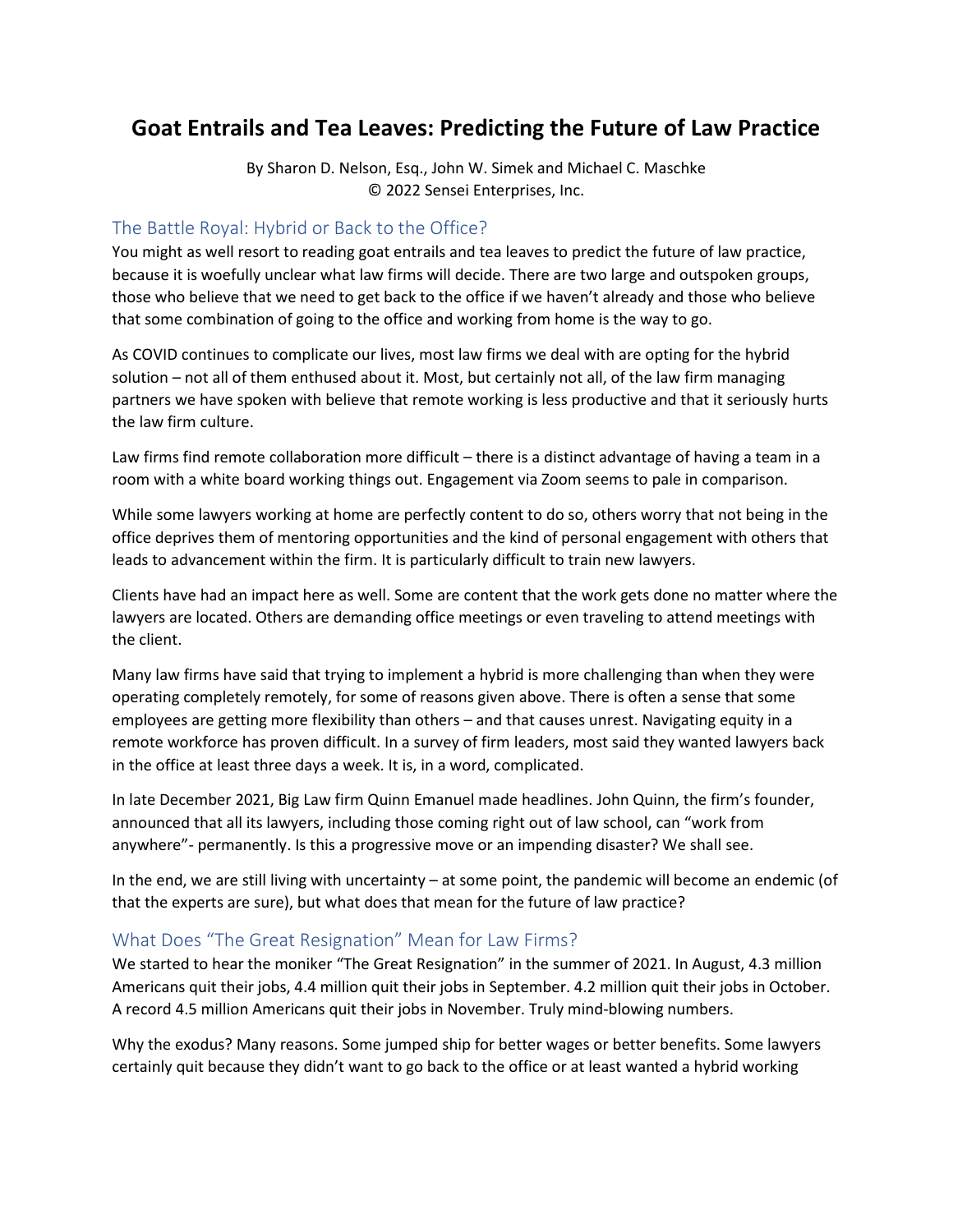environment. Not having to commute was a joy for some and others were relieved to have time to care for children or aging parents.

One thing is certain. Everyone suddenly considered their options. They thought about retiring early, rethinking their careers, reshaping their lifestyles, creating better work/life balance, leaving crowded cities – and the list goes on and on.

Millennials between the ages of 30 and 45 in midlevel positions have had the highest increase in resignation rates according to Harvard Business. Seventy-eight percent of millennials, in a Harris Poll conducted on behalf of Personal Capital over the summer, said they were interested in switching their jobs. They are not enamored of the "hustle culture" that law firms, especially large law firms, have nourished for a very long time.

How are law firms reacting? They are paying more money. Signing bonuses suddenly rose to \$50,000 or more in larger firms. In Texas, the demand was so intense that some law firms were paying signing bonuses as high as \$500,000 to get the most experienced associates from other firms, especially in practice areas such as mergers and acquisitions, capital markets, real estate and complex commercial disputes. The battle for talent has become cannibalistic.

#### Get Me to the Cloud!

It was remarkable how fast lawyers abandoned their on-premise servers and moved to the cloud. The 2021 attacks on those servers, and the fact that the online version of Exchange was not impacted was the deciding factor for many.

Microsoft 365 became the default solution for the vast majority of law firms and, with the pandemic law firm closures, we saw increased usage of Microsoft Teams, particularly for internal firm collaboration.

Are there potential hazards for firms using the cloud? Certainly, but the overwhelming consensus is that the cloud providers will secure your law firm data better than you would. Security is integral to cloud providers. It is rarely "top of mind" for law firms.

That doesn't make clouds bulletproof however. In December of 2021, the potential frailty of the cloud became apparent when Amazon Web Services (AWS), on which so many businesses depend, suffered two outages. This caused disruptions for a number of websites and online applications, including Google, Slack, Disney Plus, Amazon, Venmo, Tinder, iRobot, Coinbase and The Washington Post.

This news understandably made headlines everywhere. AWS said that the outage was caused by "traffic engineering" incorrectly moving "more traffic than expected to parts of the AWS Backbone that affected connectivity to a subset of internet destinations." More simply, AWS routed too much traffic over one connection. While worrisome, law firms can be sure that Amazon has dissected both outages and taken steps to ensure that the autoscaling capability of AWS, critical to shifting resources when demand requires it, has been analyzed and altered so that erroneous "traffic engineering" is far less likely to be a problem. Still, we have created an extraordinary dependency on AWS and other providers like Microsoft Azure, Google Cloud Platform, IBM Cloud, etc. That dependency can have devastating consequences, however rarely.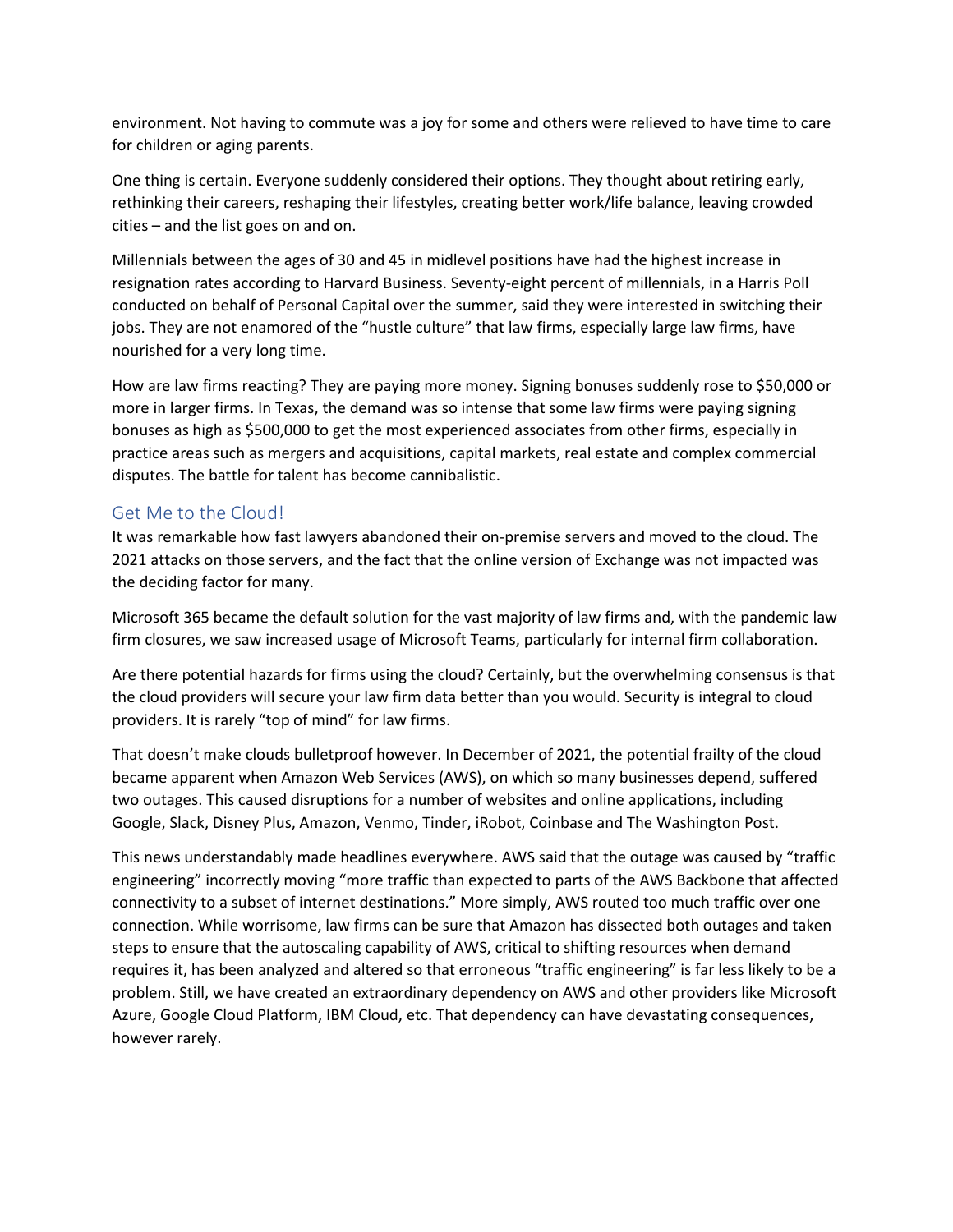# Rapid Adoption of Technology by Law Firms

No one doubts that the pandemic spurred quick adoption by law firms of technology. Suddenly, we were all on Zoom or other video conferencing platforms, interacting with clients and participating in virtual court proceedings. Many experts have said that we moved ten years into the future in 10 weeks. While one can quibble with the exact numbers, the advancement has been fast and furious.

Law firms mastered DocuSign and Adobe Sign in a matter of days. The days of "wet signatures" on attorney/client engagement agreements are all but gone. Online intake forms became the norm, not the exception.

We preached for years about the many benefits of electronic payments, but the pandemic pushed law firms who weren't allowing electronic payments to adopt them – and the benefits became immediately obvious as the mail slowed and the e-payments came in steadily, increasing cash flow and decreasing the time it took to get paid. Online payments could now, by agreement, be automated. For clients who needed to pay in installments, this made legal services more affordable. It was no wonder that Clio CEO Jack Newton said that the launch of its own e-payment technology was the most important product release since Clio itself was launched.

Legal analytics continues to boom. Those analytics can aid in the hiring process assessing the litigation track records of attorneys and can also identify any conflicts they may have. Is a case wagging its tail or almost certainly a bonanza? Fed the right data, analytics may be able to tell you. The outcome of legal analytics may be shared with clients, who will appreciate the transparency and the collaboration in making decisions with their legal team. Legal analytics was previously the terrain of larger firms, but its use is now widespread – and its value is well established and growing year by year.

The pandemic made many phone systems obsolete. Everything is moving to the cloud including communication services. VoIP phones are taking over the world. Enter UCaaS (Unified Communications as a Service). UCaaS offerings provide robust features to VoIP phones without being married to a physical phone system. With UCaaS, you can use an app on your smartphone to emulate the phone on your desk. You can be working from home with the phone software running on your computer acting just like your desk phone too. Inbound calls ring on your computer phone app, smartphone app or physical desk phone. When you call out, the recipient has no idea you are calling from your smartphone at the grocery store. UCaaS provides communication services with just a network connection. You can speak to your clients from anywhere at any time…assuming you want to.

Small firms should not be spending any technology dollars for perpetual Microsoft Office licenses. Purchasing a subscription for Microsoft 365 is a much better alternative. If you purchase a perpetual license, you only get the features that are available at the time of sale and support is limited to only a few years. The subscription model gets you constant updates (security and bug fixes) and any new features and functionality. No question that the subscription model is the better — and more secure pathway. The worst of the resistance to the subscription model eroded during the pandemic – we expect close to 100% adoption of Microsoft 365 by the end of 2022.

Our friend Richard Granat has predicted that productized legal services will be "the next big thing," allowing lawyers to make money while they sleep. Sounds pretty good to us. Here's his definition of "productized legal services": "A software application that enables a user to solve a legal problem without the assistance of services of an attorney." A good example is a DIY interactive legal form that a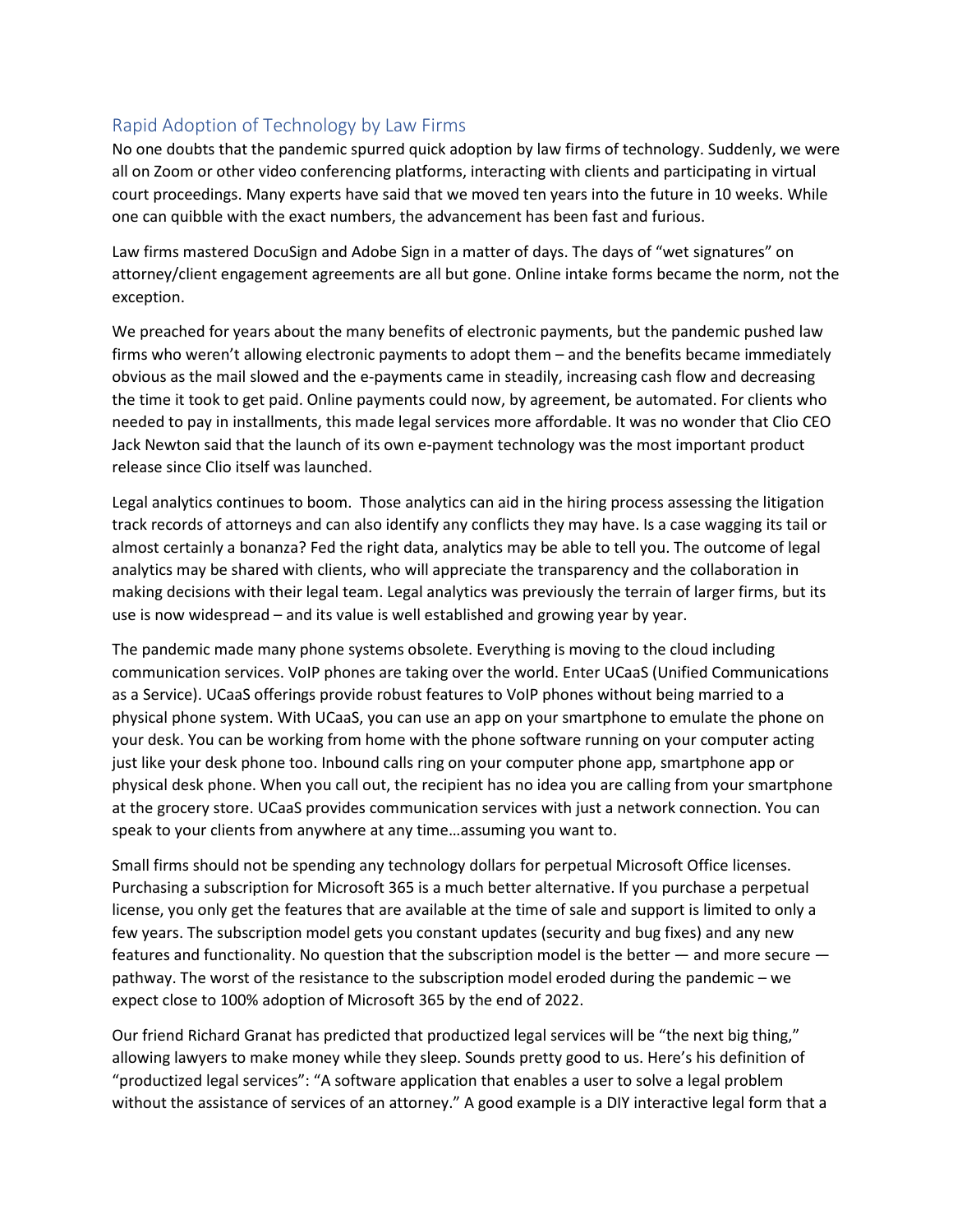buyer purchases. Another is an application that analyzes contracts and software apps that do predictive coding as part of e-discovery.

We'll have to check on that prediction in 2023!

# Payment with Cryptocurrency Still on the Horizon for Most Firms

Perkins Coie, Steptoe & Johnson and Quinn Emanuel Urquhart & Sullivan all accept cryptocurrency. But a lot of other firms that you might **think** would accept cryptocurrency are not. DLA Piper has said that limited demand to make payments by cryptocurrency has meant that it is not worth the trouble to create the infrastructure.

Currently, we are hearing about more smaller firms accepting cryptocurrency, especially in Nevada and Washington, D.C. which have ethical opinions guiding lawyers on the acceptance of cryptocurrency as payment for legal services. Author Nelson has formally requested that the Virginia State Bar issue a legal ethics opinion in that topic. We'll revisit this topic in 2023 and see if the movement toward acceptance of cryptocurrency has gained momentum.

## Will Courts Ever be the Same?

Probably not. Courts adapted rapidly to the pandemic, establishing a structure for remote proceedings and utilizing electronic filing and email correspondence functions with court clerks. The Texas court system had never had a civil hearing via video, but it handled 1.1 million civil and criminal remote proceedings from March 2020 to February 2021.

In our own neck of the woods in Virginia, we watched judges and courts adapt (some more grudgingly than others) to remote appearances and new ways of providing justice. There were fits and starts at the beginning, and plenty of mistakes made, but in the end, justice prevailed, and courts adapted to the pandemic world fairly well. Roadblocks included attorneys and clients without high-speed connections and procedural differences among the judges which caused confusion.

## Legal Conferences

This became a big topic at the beginning of 2022. Microsoft and Google pulled out of CES (and CES was very sparsely attended) and we are seeing many a live conference being delayed (Law Week is one example), going virtual or discussing going virtual. In the CLE world, lawyers have learned how great it can be not to consume time driving to a CLE or conference and how convenient it is to attend webinars instead. The authors have discussed this with a number of CLE organizers and they concur that, although there will be some live conferences, there is resistance from those who have simply gotten used to getting their CLE credits at the office or at home without travel or cutting into their billable time.

The networking opportunities are lost but, for many lawyers, that is a small price to pay. Conference organizers have a miserable job these days. Before the recent rise of COVID cases, many were planning live conferences. They are now rethinking those conferences, worried about whether attendees will come or exhibitors will think it worthwhile to exhibit if the number of attendees is lower. More and more, organizers are concluding that they will need to have a virtual component in order to succeed.

## Digital Marketing

We were sold on digital marketing before, but never as much as now. Without the ability to network in person, there has been an increased reliance on digital marketing, especially using social media. That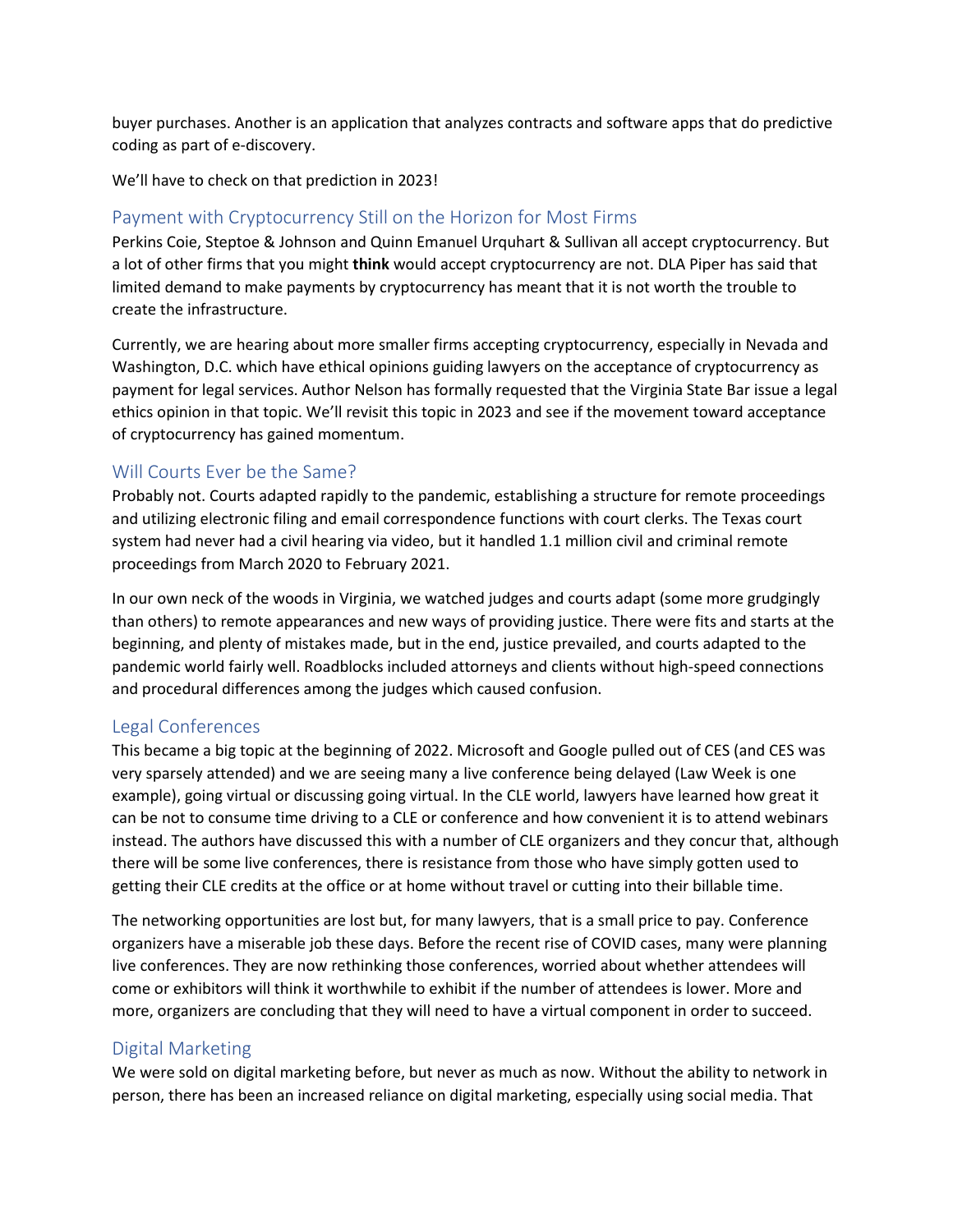trend is very likely to continue. As fishing captains are fond of saying, "You have to fish where the fish are."

If you want to follow the thinking of one of the leading legal digital marketers, go to <https://www.attorneysync.com/about/gyi-tsakalakis/> and subscribe to Gyi's marketing tips.

It is critical to keep up with the SEO changes that Google has made – and not easy to do on your own.

Also, take note that your website may be dated – and if it is, it is not going to rank well on Google. It may be time for a redo – less language, more white space to accommodate our dwindling attention span, and above all the loading speed that Google ranks so highly. Don't forget that you need to optimize your website for smartphones – more than half of all the visitors to our website get there through their phones.

Make sure your "calls to action" appear everywhere on your site so that getting in touch with you is easy. Simplify your language. Do you know what "TLDR" means? "Too long, didn't read." If you are too wordy, you will lose their attention. Many law firms, caught up in the pandemic, now need to revisit their websites and learn the new rules of the road. We have just redone our own website in accordance with the advice above and are now more highly rated by Google and receiving more inquiries via the website. It wasn't cheap, but it has already paid for itself in the number of clients that have been acquired through the website. The proof is in the pudding, right?

## Laser-focused on Cybersecurity

There continues to be a laser focus on cybersecurity, which is no surprise given that the 2021 ABA Legal Technology Survey Report revealed that 25% of law firms have been breached at some point. Quite an alarming stat. Since the authors frequently are part of data breach investigations, we can assure you that they are calamitous events, especially if law firms don't have good – and tested – backups that are impervious to attack.

Ransomware continues to be the nightmare of all nightmares. Routinely now, ransomware gangs will take your data and then encrypt the files on your network. If they've taken it, you have a data breach and all sorts of ethical duties, including the duty to abide by your state's data breach notification law and all states have them. Depending on your state, you may privacy laws to abide by. And there are a number of federal regulations governing data breaches too.

Avoiding the scourge of ransomware takes money and effort but recovering from a breach takes even more money and effort. Here are some of the best defenses against ransomware which should be part of your 2022 checklist:

- 1. Get a good cyber insurance policy.
- 2. Maintain, test, and secure backups so they can't be deleted or encrypted.
- 3. Control or disable network services. Stop using Remote Desktop Protocol!
- 4. Use an endpoint detection and response solution, which monitors for behavior indicating malicious software or an attacker.
- 5. Install patches promptly.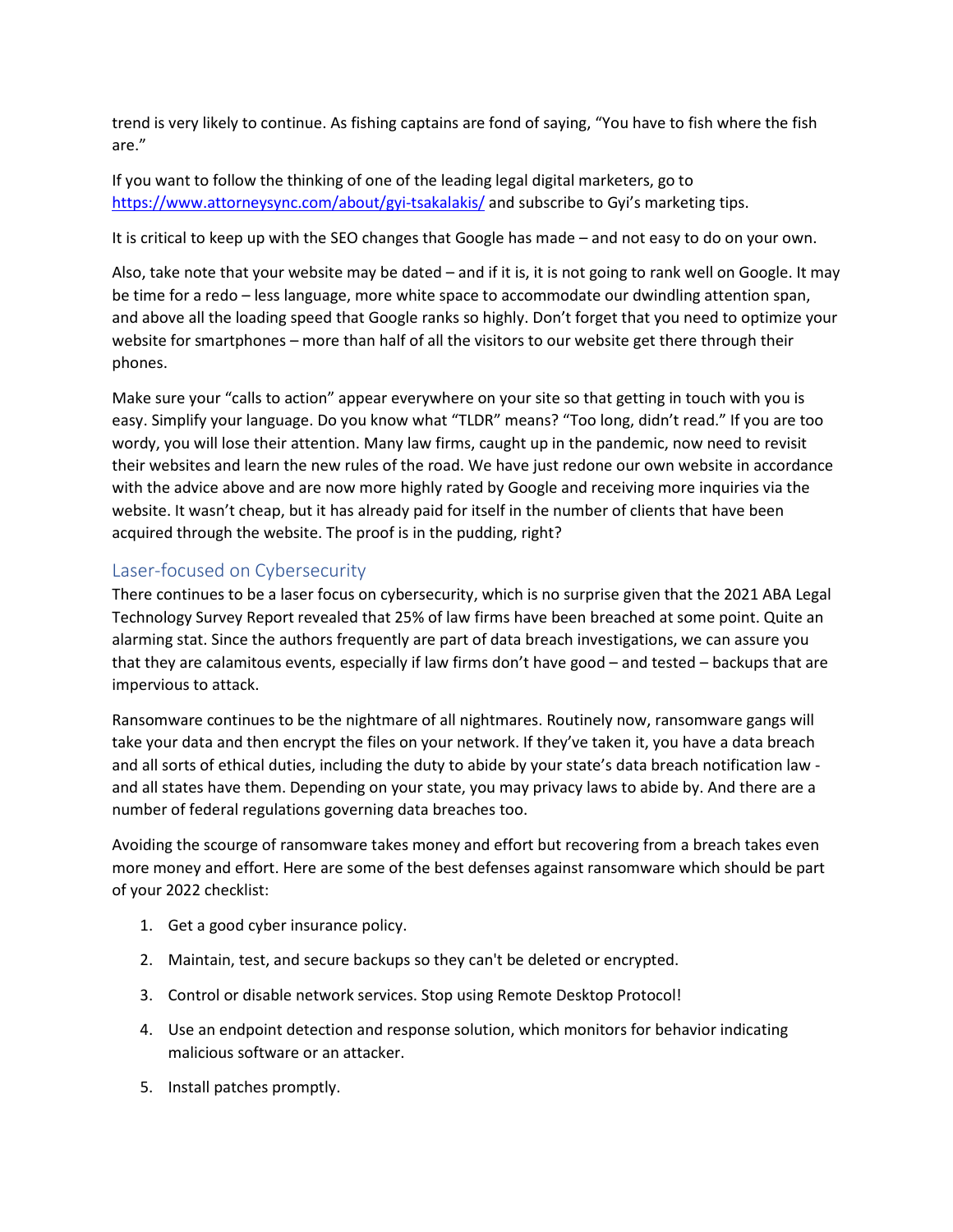- 6. Train and test employees on phishing and other dangerous user behaviors on a regular basis. Have a process for employees to report suspected phishing emails to IT.
- 7. Restrict privileged access and deploy a privileged access management solution.
- 8. Build decisions about ransomware attacks into your incident response plan.
- 9. If you get hit with ransomware, retain a law firm with cybersecurity expertise. The firm will help you retain other experts.
- 10. Decide whether you will reimage or fix in place.

By the way, only 36% of law firms currently have an Incident Response Plan (IRP). That's deplorable – and all of the defenses listed above constitute the "reasonable measures" cited by ethical rules requiring lawyers to be competent and to safeguard the data of their clients. 2022 (and beyond) will undoubtedly see law firms compelled to "up their game" when it comes to cybersecurity.

Remember the words of Benjamin Franklin: "By failing to prepare, you are preparing to fail."

Another scary stat: ILTA's 2021 Technology Survey of 454 law firms found that 62% of respondents don't conduct incident response table-top exercises. Of those that did, only 26% included all their firms' departments in the exercise. These exercises are very important and allow you to explorable variables – perhaps you have a data breach and the managing partner can't be reached or the electric grid is down. It is instructive to imagine how a change in circumstances may require modification of the IRP.

Zero Trust Architecture (ZTA) is VERY slowly being adopted by some law firms. 2022 is the year to get acquainted with one of the best steps you can take to protect your law firm data.

The National Security Agency has stated, "The Zero Trust security model assumes that a breach is inevitable or has likely already occurred, so it constantly limits access to only what is needed and looks for anomalous or malicious activity. Zero Trust embeds comprehensive security monitoring; granular risk-based access controls; and system security automation in a coordinated manner throughout all aspects of the infrastructure in order to focus on protecting critical assets (data) in real-time within a dynamic threat environment. This data-centric security model allows the concept of least-privileged access to be applied for every access decision, allowing or denying access to resources based on the combination of several contextual factors."

In other words, trust nothing and constantly verify. It gives new meaning to Ronald Reagan's words, "Trust, but verify."

The current security perimeter model is one and done. Once a device or person is trusted, that trust is not re-verified. This means if someone gains access to a user's credentials, they will be allowed to access the network and data no matter who they really are. Since users and devices regularly move from inside the network to outside, the ZTA approach means that a once-safe device cannot be assumed to still be safe.

Multi-factor authentication (MFA) is slowly becoming accepted by lawyers who find it an infernal nuisance. In this case, lawyers are going to have to sacrifice convenience for security. As Microsoft itself notes, MFA stops 99.9% of Account Takeover Attacks. Not a bad price to pay for something that can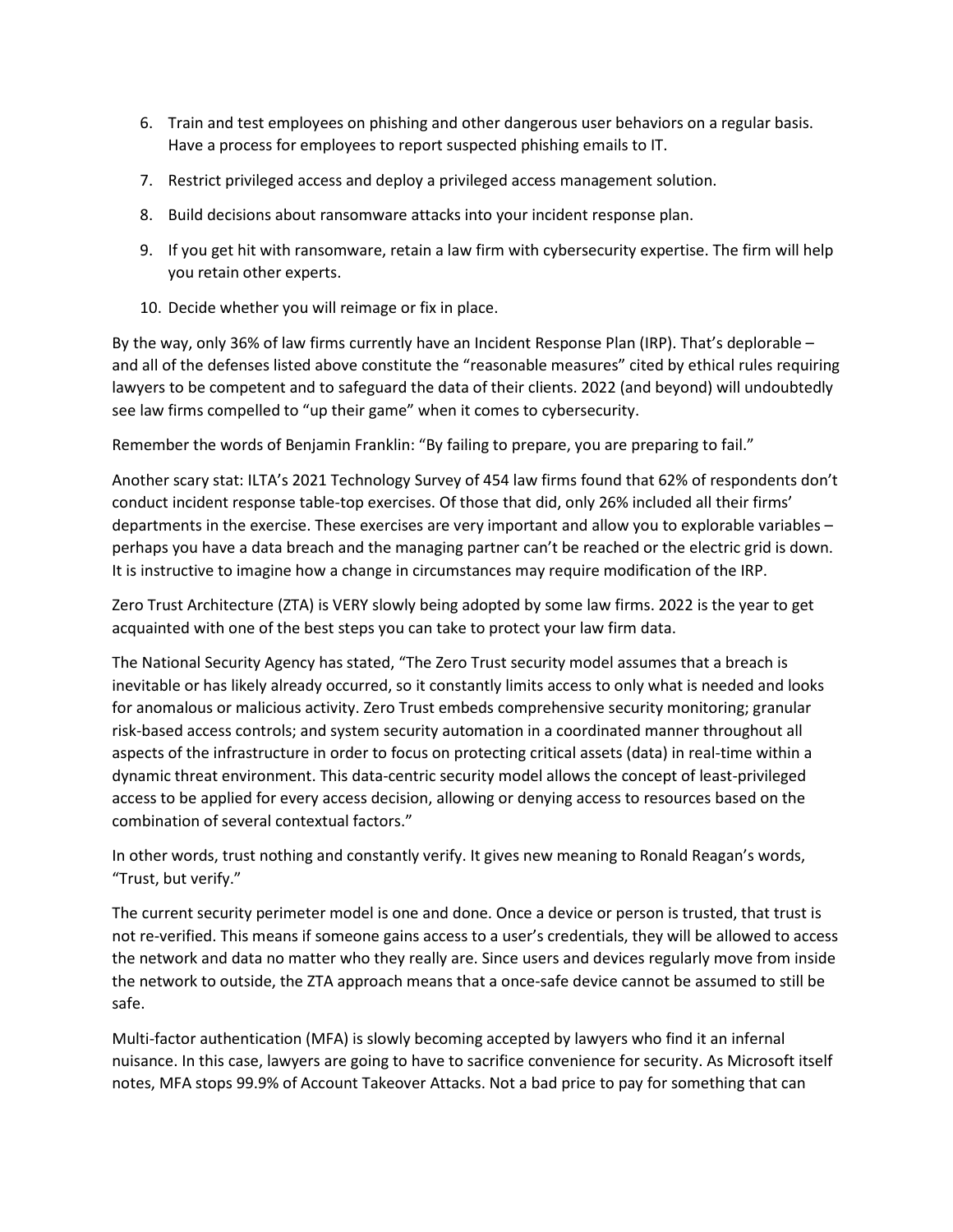keep your account from being compromised by a cybercriminal who now has access to all your contacts, emails, etc.

Note well: Cyberinsurance companies are beginning to require the use of MFA. In fact, insurance applications are much longer and often filled with security questions or requirements. In 2021, rates rose 30-40% while coverage was reduced. Everyone is watching this volatile industry and 2021 may be just the start of paying more for less. All of which means that protecting yourself as well as possible is a smart thing to do.

Cybersecurity should be top-of-mind for all attorneys no matter their firm's size. Ransomware attacks have escalated at an alarming rate, especially since the beginning of the pandemic when lawyers were working on their insecure home networks. Some reports put ransomware growth at 150% or greater.

Traditional antivirus software is no longer sufficient to protect your computer systems from attack. Yes, you still need to keep your investment in your antivirus/malware applications, but there is another piece of security protection you should be implementing. Firms should be investing in some form of endpoint detection and response, or EDR.

Think of EDR as being the next generation of antivirus and anti-malware. We are seeing it being adopted, but far more slowly than is needed.

EDR is extremely effective in combating ransomware. EDR uses sophisticated techniques such as artificial intelligence, machine learning and heuristics to determine what would be considered normal operations for your computer systems. Activity outside of normal would cause the EDR solution to take action. It might quarantine files, block activity, or even automatically disconnect the computer from the network.

Some EDR solutions work in conjunction with a SOC (security operations center), which adds a human element. Some have rollback ability as well, meaning your computer system can be rolled back to a known good state prior to the ransomware attack. This is invaluable. EDR solutions are generally very affordable, even for the solo attorney. Investing some 2022 technology dollars in an EDR solution is highly recommended.

## A Law Firm Opens an Office in the Metaverse – Will Yours?

At the close of 2021, the ABA Journal carried a story about a New Jersey personal injury law firm, Grugngo Colarulo, which has opened an office in an online metaverse known as Decentraland. The metaverse has virtual reality, augmented reality video featuring users who "live" within a digital universe. A client or a potential client may interact with a Grungo Colarulo avatar.

Richard Grungo Jr., a founding partner, says "I think that there's going to be an opportunity to connect, collaborate, transact, perform, argue, advertise and create like never before in history." He added, "The sooner you get there, the sooner you put boots on the ground and start experimenting, the sooner you can start being effective there."

Two things struck a nerve with us after our initial skepticism subsided. First, Grungo noted that he has a lot of difficult conversations with personal injury victims. As he says, "I think they may want to be behind an avatar to have that conversation." We began to see possibilities there. And we've just been through a holiday season where we've seen our children and grandchildren take to VR like a duck to water. It's